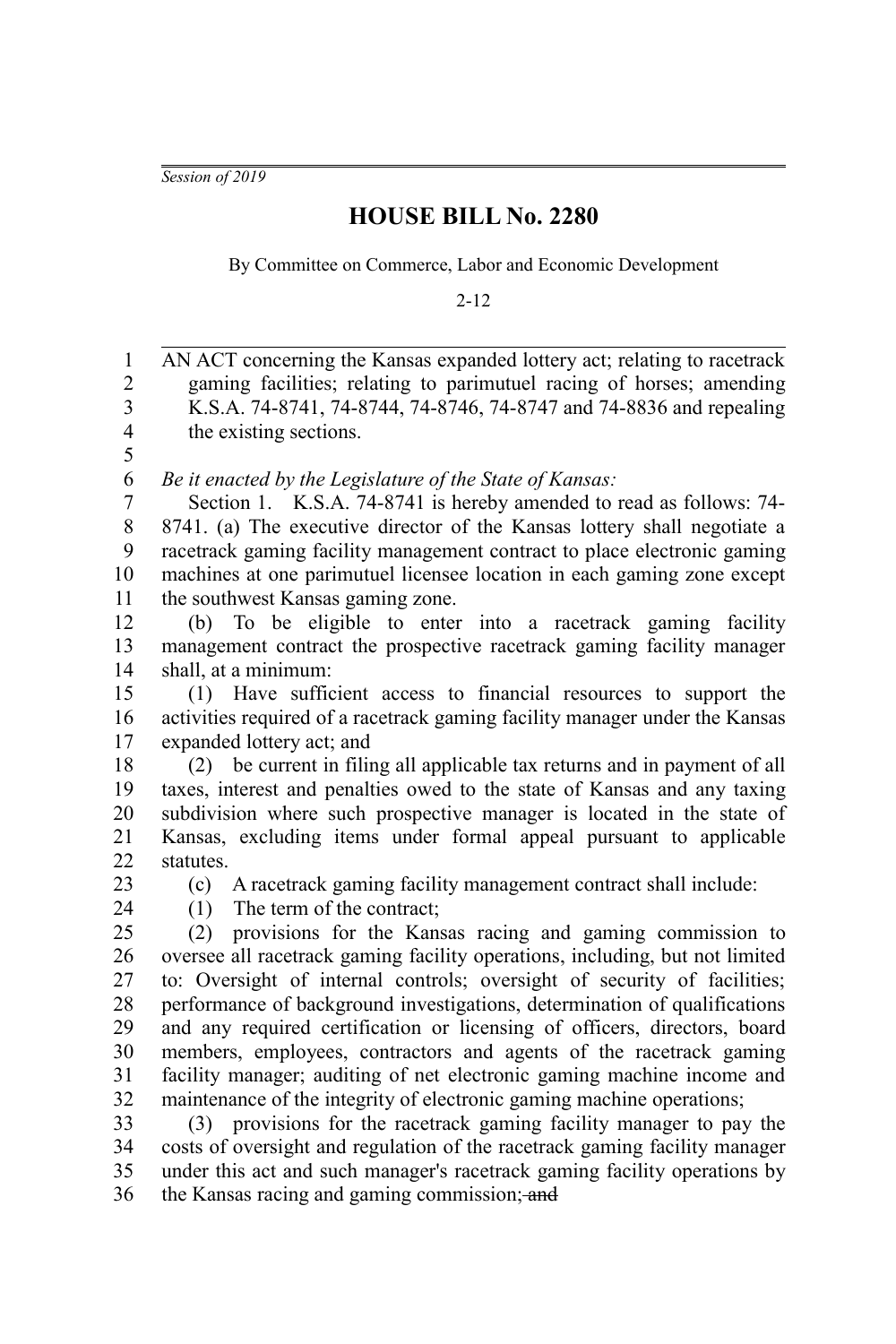(4) enforceable provisions: (A) Prohibiting the state, until July 1, 2032, from (i) entering into management contracts for more than-three*four* lottery gaming facilities or similar gaming facilities, one to be located in the northeast Kansas gaming zone, one to be located in the south central Kansas gaming zone and*,* one to be located in the southeast Kansas gaming zone, *and one to be located in the southwest Kansas gaming zone;* (ii) designating additional areas of the state where operation of lottery gaming facilities or similar gaming facilities would be authorized*;* or (iii) operating an aggregate of more than 2,800 electronic gaming machines at all parimutuel licensee locations; and (B) requiring the state to repay to the racetrack gaming facility manager an amount equal to the privilege fee paid by such racetrack gaming facility manager, plus interest on such amount, compounded annually at the rate of 10%, if the state violates the prohibition provision described in *subparagraph* (A)*; and* 1 2 3 4 5 6 7 8 9 10 11 12 13 14

*(5) provisions for the distribution of the net electronic gaming machine income from the racetrack gaming facility, which shall be in accordance with K.S.A. 74-8747, and amendments thereto*. 15 16 17

(d) Racetrack gaming facility management contracts authorized by this section may include provisions relating to: 18 19

(1) Accounting procedures to determine net electronic gaming machine income, unclaimed prizes and credits; 20 21

(2) minimum requirements for a racetrack gaming facility manager to provide qualified oversight, security and supervision of electronic gaming machines including the use of qualified personnel with experience in applicable technology; 22 23 24 25

(3) eligibility requirements for employees, contractors or agents of a racetrack gaming facility manager who will have responsibility for or involvement with electronic gaming machines or for the handling of cash or tokens; 26 27 28 29

(4) background investigations to be performed by the Kansas racing and gaming commission; 30 31

(5) credentialing or certification requirements of any employee, contractor or agent as provided by the Kansas expanded lottery act or rules and regulations adopted pursuant thereto; 32 33 34

(6) provision for termination of the management contract by either party for cause; and 35 36

(7) any other provision deemed necessary by the parties, including such other terms and restrictions as necessary to conduct racetrack gaming facility operations in a legal and fair manner. 37 38 39

(e) A person who is the manager of a lottery gaming facility in a gaming zone shall not be eligible to be the manager of the racetrack gaming facility in the same zone. 40 41 42

(f) A racetrack gaming facility management contract shall not 43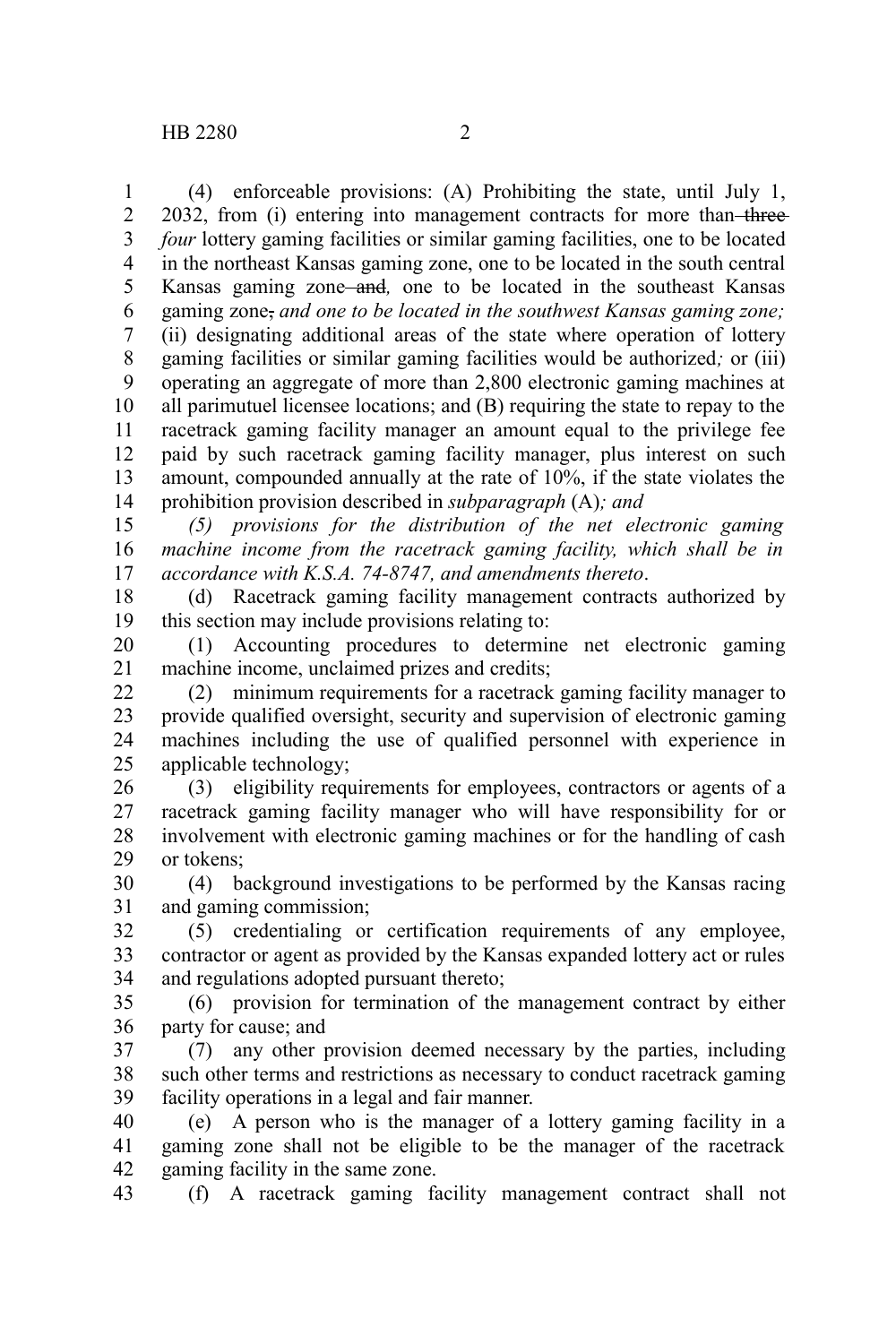constitute property, nor shall it be subject to attachment, garnishment or execution, nor shall it be alienable or transferable, except upon approval by the executive director, nor shall it be subject to being encumbered or hypothecated. 1 2 3 4

Sec. 2. K.S.A. 74-8744 is hereby amended to read as follows: 74- 8744. (a) In accordance with rules and regulations adopted by the commission, the executive director shall have general responsibility for the implementation and administration of the provisions of this act relating to racetrack gaming facility operations, including the responsibility to: 5 6 7 8 9

(1) Certify net electronic gaming machine income by inspecting records, conducting audits, having agents of the Kansas lottery on site or by any other reasonable means; and 10 11 12

(2) assist the commission in the promulgation of rules and regulations concerning the operation of racetrack gaming facilities, which rules and regulations shall include, without limitation, the following: 13 14 15

(A) The number of electronic gaming machines allocated for placement at each racetrack gaming facility, subject to the provisions of subsection (b): 16 17 18

(B) standards for advertising, marketing and promotional materials used by racetrack gaming facility managers; 19 20

(C) the kind, type, number and location of electronic gaming machines at any racetrack gaming facility; and 21 22

(D) rules and regulations and procedures for the accounting and reporting of the payments required from racetrack gaming facility managers under K.S.A. 74-8766, and amendments thereto, including the calculations required for such payments. 23 24 25 26

(b) Rules and regulations establishing the minimum and maximum number of electronic gaming machines allocated for placement at each racetrack gaming facility shall be adopted and published not later than 120 days after the effective date of this act. Such rules and regulations shall be subject to the following: 27 28 29 30 31

(1) At least 600 *400, but not more than 1,200,* electronic gaming machines shall be allocated to and placed at each racetrack gaming facility. 32 33

(2) The total number of electronic gaming machines allocated to and placed at all racetrack gaming facilities in the state shall not exceed 2,800. Until lottery gaming facility management contracts for lottery gaming facilities in all gaming zones become binding, the total number of electronic gaming machines placed at all racetrack gaming facilities shall not exceed 2,200. When lottery gaming facility management contracts for lottery gaming facilities in all gaming zones have become binding, the lottery commission shall take privilege fee bids from the lottery gaming facility manager and racetrack gaming facility manager in each gaming zone for the remaining electronic gaming machines allocated to but not yet 34 35 36 37 38 39 40 41 42 43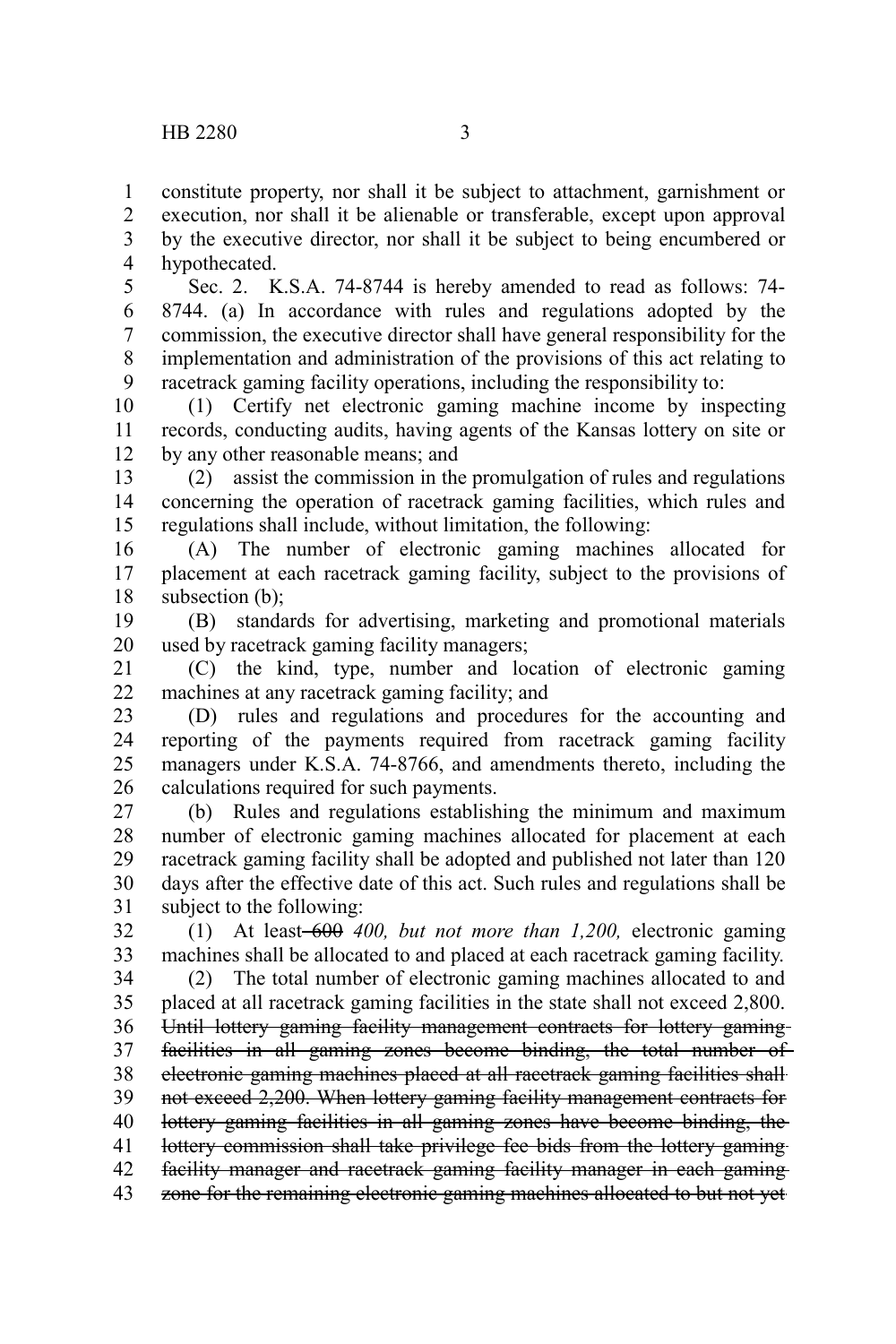placed at the racetrack gaming facility in such zone. The minimum bid 1

shall be a privilege fee of \$2,500 per electronic gaming machine. If the racetrack gaming facility manager submits the highest bid, the lottery commission shall place the remaining electronic gaming machines at the racetrack gaming facility. If the lottery gaming facility manager submits the highest bid, the commission shall not place any additional electronic gaming machines at the racetrack gaming facility. 2 3 4 5 6 7

(3) In addition to any privilege fee paid pursuant to paragraph  $(2)$ , Each racetrack gaming facility manager shall pay a privilege fee of \$2,500 for each electronic gaming machine placed at the racetrack gaming facility for which a privilege fee is not paid pursuant to paragraph (2). 8 9 10 11

(4) The racetrack gaming facility manager shall pay the privilege fees provided by this subsection to the executive director, who shall remit the entire amount to the state treasurer in accordance with K.S.A. 75-4215, and amendments thereto. Upon receipt of the remittance, the state treasurer shall deposit the entire amount in the state treasury and credit it to the expanded lottery act revenues fund. 12 13 14 15 16 17

Sec. 3. K.S.A. 74-8746 is hereby amended to read as follows: 74- 8746. (a) Except as provided in subsection (b): 18 19

(1) No electronic gaming machines shall be operated at a parimutuel licensee location in Sedgwick county unless, during the first full calendar year and each year thereafter in which electronic gaming machines are operated at such location, the parimutuel licensee conducts at such location at least 100 live greyhound races each calendar week for the number of weeks raced during calendar year 2003 with at least 13 live races conducted each day for not less than five days per week. 20 21 22 23 24 25 26

(2) No electronic gaming machines shall be operated at a parimutuel licensee location in Wyandotte county unless, during the first full calendar year and each year thereafter in which electronic gaming machines are operated at such location, the parimutuel licensee conducts live horse racing programs for at least 60 days, with at least 10 live races conducted each program, and must offer and make a reasonable effort to conduct a minimum number of three live races restricted for quarter horses each day and seven live thoroughbred races each day, of which not less than two races each day shall be limited to registered Kansas-bred horses apportioned in the same ratio that live races are offered, except that the licensee shall not be required to conduct the second live race restricted to Kansas-bred horses unless there are at least seven qualified entries for such race, and with at least 100 live greyhound races each calendar week for at least the same number of weeks raced during calendar year 2003, with at least 13 live races conducted each day for not less than five days per week. 27 28 29 30 31 32 33 34 35 36 37 38 39 40 41 42

(3) No electronic gaming machines shall be operated at a parimutuel licensee location in Crawford county unless, during the first full calendar 43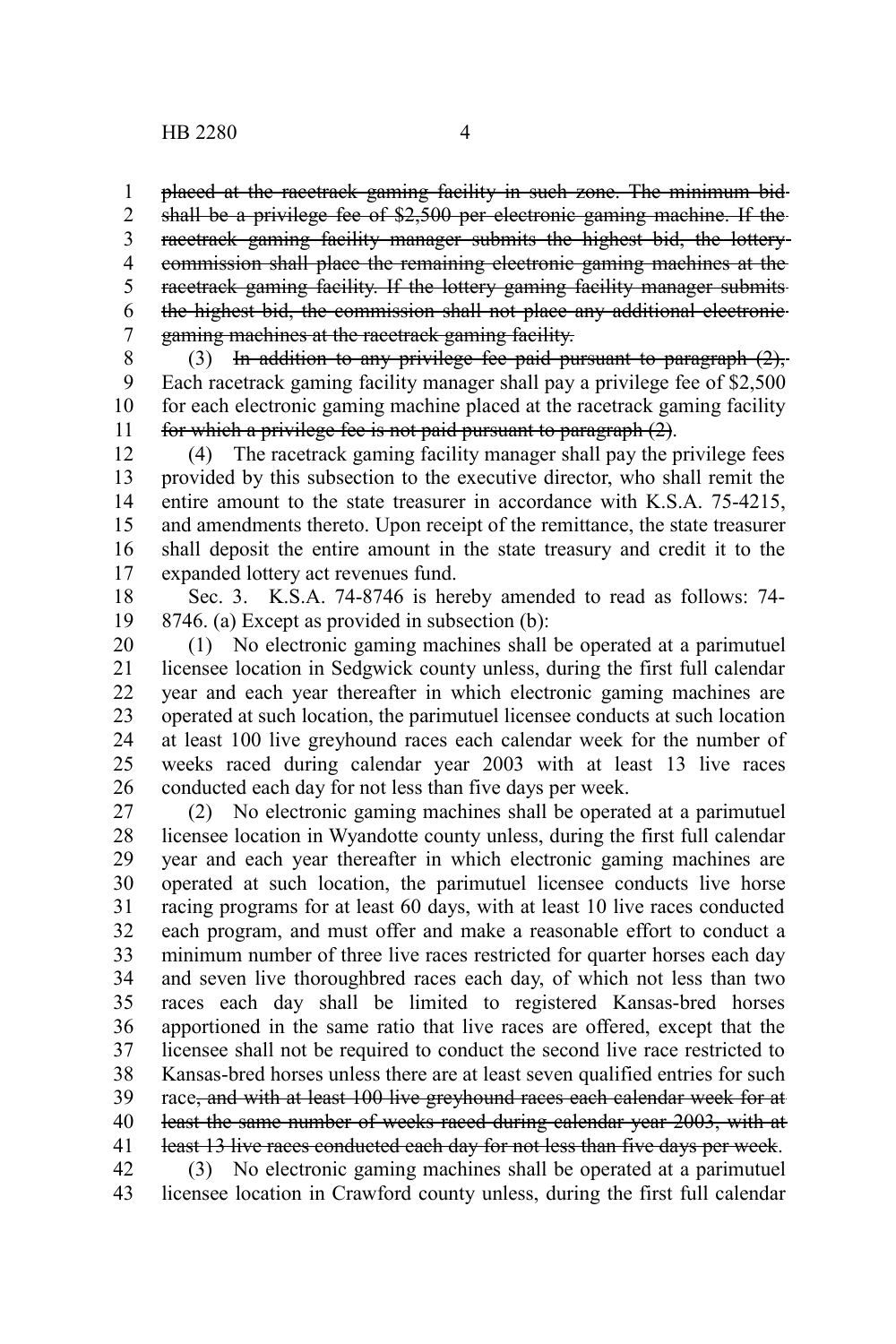year and each year thereafter in which electronic gaming machines are operated at such location, the parimutuel licensee conducts at such location at least 85 live greyhound races each calendar week for the number of weeks raced during calendar year 2003 in Sedgwick county, with at least 12 live races conducted each day for not less than five days per week. 1 2 3 4 5

(4) If a parimutuel licensee has not held live races pursuant to a schedule approved by the Kansas racing and gaming commission in the preceding 12 months, the Kansas racing and gaming commission shall hold a hearing to determine the number of days of live racing required for the remaining days of the first calendar year of operation to qualify for operation of electronic gaming machines. At such hearing, the commission shall receive testimony and evidence from affected breed groups, the licensee and others, as the Kansas racing and gaming commission deems appropriate concerning the schedule of live race days. The operation of electronic gaming machines shall not commence more than 90 days prior to the start of live racing at such facility. 6 7 8 9 10 11 12 13 14 15 16

(b) The Kansas racing and gaming commission may not grant exceptions to the requirements of subsection (a) for a parimutuel licensee conducting live racing unless such exception is in the form of an agreement which: (1) Is between the parimutuel licensee and the affected recognized greyhound or recognized horsemen's group, as defined in K.S.A. 74-8802, and amendments thereto; (2) has been approved by the appropriate official breed registering agencies; and (3) has been submitted to and approved by the commission. In the case of emergencies, weather related issues or immediate circumstances beyond the control of the licensee, the Kansas racing and gaming commission may grant an exception. 17 18 19 20 21 22 23 24 25 26 27

Sec. 4. K.S.A. 74-8747 is hereby amended to read as follows: 74- 8747. (a) *Except as provided in section 5, and amendments thereto, a racetrack gaming facility management contract shall include provisions for* net electronic gaming machine income from a racetrack gaming facility shall*to* be distributed as follows: 28 29 30 31 32

(1) To the racetrack gaming facility manager, an amount equal to 25% of net electronic gaming machine income; 33 34

(2) 7% of net electronic gaming machine income shall be credited to the live horse racing purse supplement fund established by K.S.A. 74- 8767, and amendments thereto, except that the amount of net electronic gaming machine income credited to the fund during any fiscal year from electronic gaming machines at a racetrack gaming facility shall not exceed an amount equal to the average of \$3,750 per electronic gaming machine at each location and any moneys in excess of such amount shall be distributed between the state and the racetrack gaming facility manager in accordance with the racetrack gaming facility management contract; 35 36 37 38 39 40 41 42 43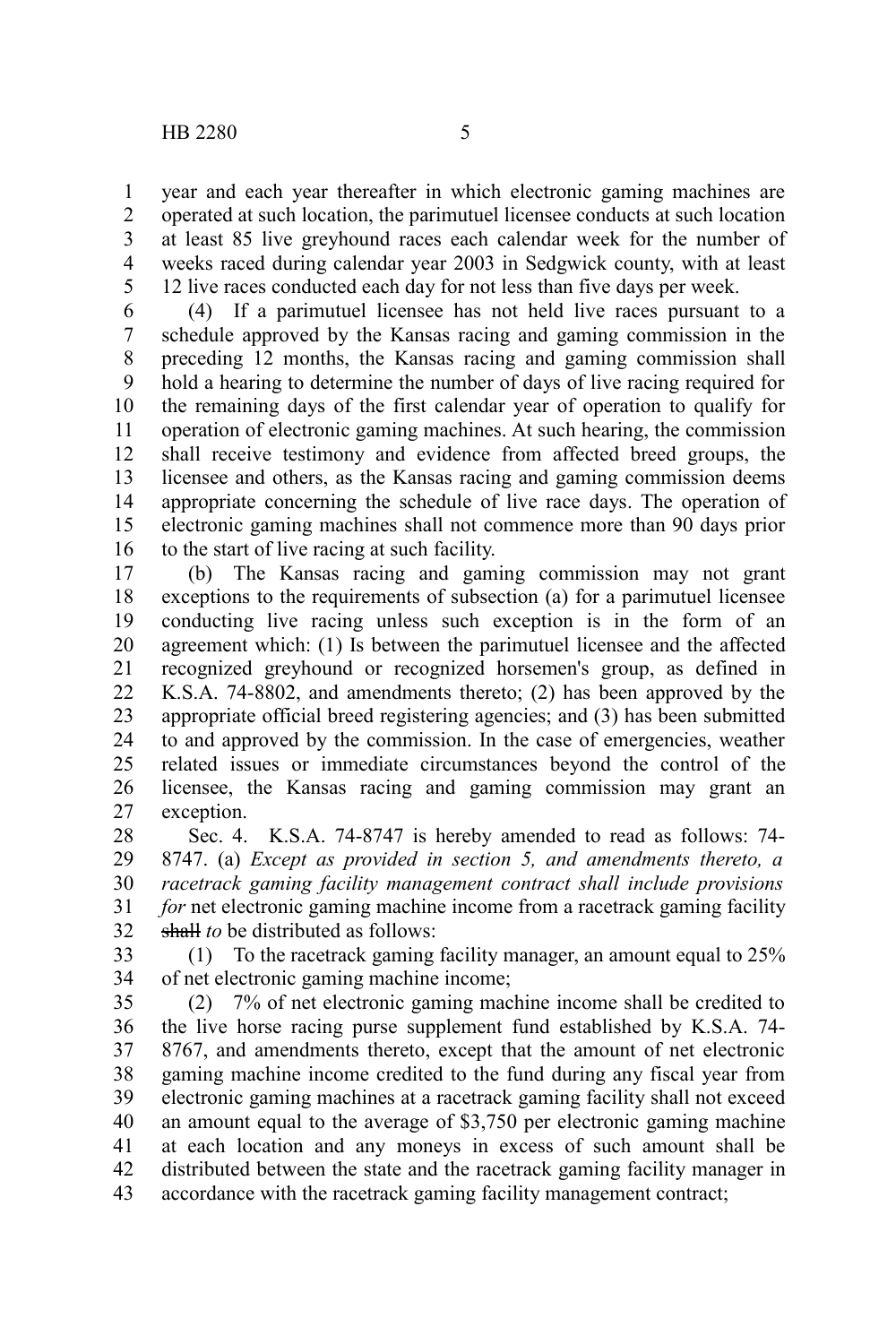(3) 7% of net electronic gaming machine income shall be credited to the live greyhound racing purse supplement fund established by K.S.A. 74-8767, and amendments thereto, except that the amount of net electronic gaming machine income credited to the fund during any fiscal year from electronic gaming machines at a racetrack gaming facility shall not exceed an amount equal to the average of \$3,750 per electronic gaming machine at each location and any moneys in excess of such amount shall be distributed between the state and the racetrack gaming facility manager in accordance with the racetrack gaming facility management contract; 1 2 3 4 5 6 7 8 9

 $(4)$   $(A)$  if the racetrack gaming facility is located in the northeast-Kansas gaming zone and is not located within a city, include a provision for payment of an amount equal to 3% of the racetrack gaming facility revenues to the county in which the racetrack gaming facility is located; or (B) if the racetrack gaming facility is located in the northeast Kansas gaming zone and is located within a city, include provision for payment of an amount equal to 1.5% of the racetrack gaming facility revenues to the city in which the racetrack gaming facility is located and an amount equal to 1.5% of such revenues to the county in which such facility is located; 10 11 12 13 14 15 16 17 18

 $\left(\frac{1}{2}(A)\right)$  if the racetrack gaming facility is located in the southeast or south central Kansas gaming zone and is not located within a city, include a provision for payment of an amount equal to 2% of the racetrack gaming facility revenues *net electronic gaming machine income* to the county in which the racetrack gaming facility is located and an amount equal to  $1\%$ of such revenues *income* to the other county in such zone; or (B) if the racetrack gaming facility is located in the southeast or south central Kansas gaming zone and is located within a city, provide for payment of an amount equal to 1% of the racetrack gaming facility revenues *net electronic gaming machine income* to the city in which the racetrack gaming facility is located, an amount equal to 1% of such revenues *income* to the county in which such facility is located and an amount equal to 1% of such revenues *income* to the other county in such zone; 19 20 21 22 23 24 25 26 27 28 29 30 31

(6)*(5)* 2% of net electronic gaming machine income shall be credited to the problem gambling and addictions grant fund established by K.S.A. 2018 Supp. 79-4805, and amendments thereto; 32 33 34

(7)*(6)* 1% of net electronic gaming machine income shall be credited to the Kansas horse fair racing benefit fund established by K.S.A. 74-8838, and amendments thereto; 35 36 37

(8)*(7)* 40% of net electronic gaming machine income shall be credited to the expanded lottery act revenues fund; and 38 39

(9)*(8)* 15% of electronic gaming machine income shall be used for gaming expenses, subject to agreement between the Kansas lottery and the racetrack gaming facility manager. 40 41 42

(b) A racetrack gaming facility management contract may include 43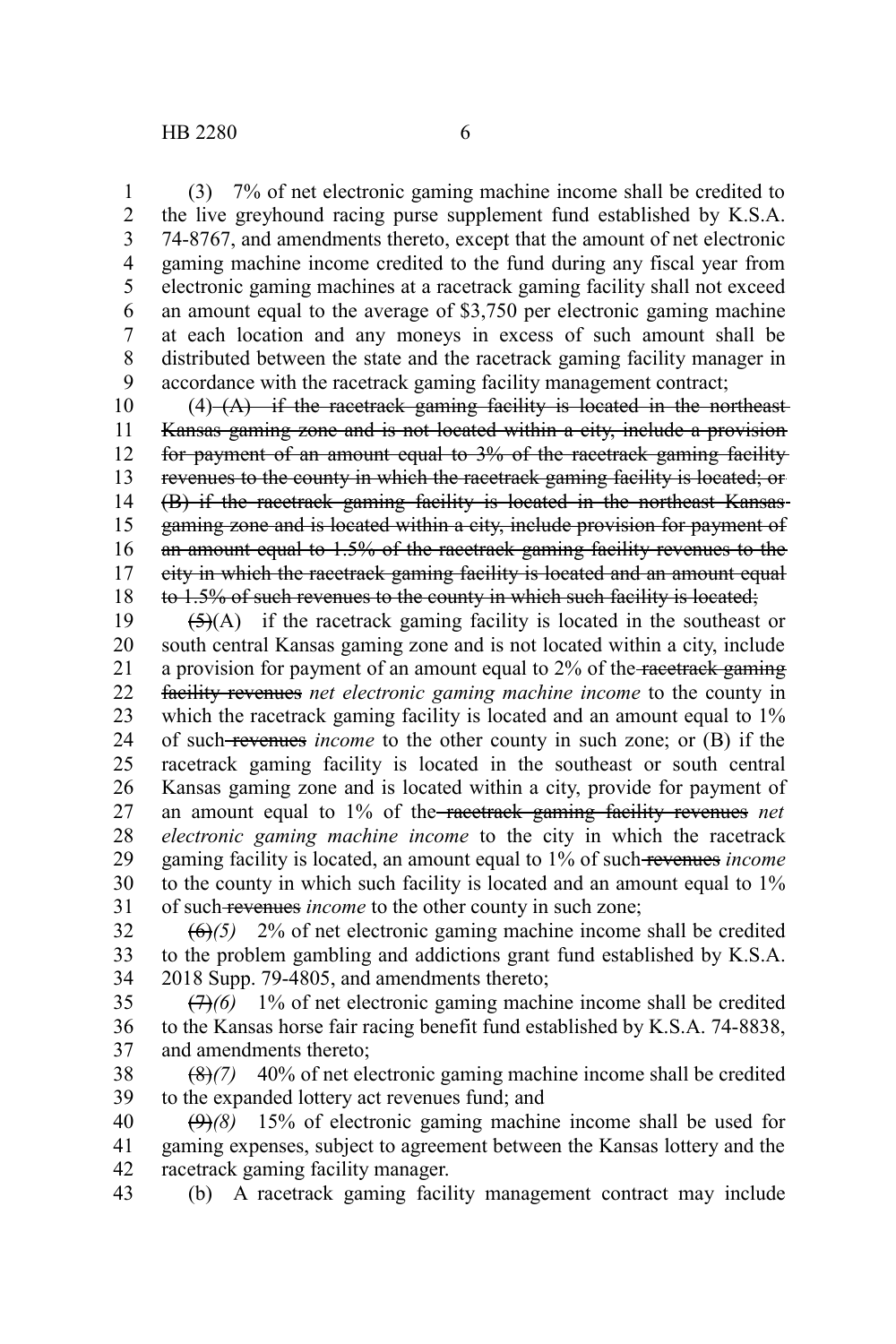provisions for a parimutuel licensee or any other entity to pay the parimutuel licensee's expenses related to electronic gaming machines, as the executive director deems appropriate, subject to the requirements of subsection (a)(9) *(8)*. 1 2 3 4

New Sec. 5. (a) A racetrack gaming facility management contract for the northeast Kansas gaming zone shall include provisions for net electronic gaming machine income from a racetrack gaming facility to be distributed as follows: 5 6 7 8

(1) An amount equal to 22% of net electronic gaming machine income shall be credited to the expanded lottery act revenues fund; 9 10

(2) 10% of net electronic gaming machine income derived from electronic gaming machines located at racetrack gaming facilities licensed to conduct horse races during the first and second years of operation, 12% of the net electronic gaming machine income during the third year of operation and 14% of the net electronic gaming machine income the fourth and subsequent years of operation shall be credited to the live horse racing purse supplement fund established by K.S.A. 74-8767, and amendments thereto; 11 12 13 14 15 16 17 18

(3) (A) if the racetrack gaming facility is not located within a city, an amount equal to 3% of the net electronic gaming machine income to the county in which the racetrack gaming facility is located; or (B) if the racetrack gaming facility is located within a city, an amount equal to 1.5% of the net electronic gaming machine income to the city in which the racetrack gaming facility is located and an amount equal to 1.5% of such income to the county in which such facility is located; 19 20 21 22 23 24 25

(4) an amount equal to 1% of net electronic gaming machine income shall be credited to the problem gambling and addictions grant fund established by K.S.A. 2018 Supp. 79-4805, and amendments thereto; 26 27 28

(5) an amount equal to 2% of net electronic gaming machine income shall be credited to the Kansas horse fair racing benefit fund established by K.S.A. 74-8838, and amendments thereto; 29 30 31

(6) an amount equal to 0.50% of net electronic gaming machine revenue income shall be credited to the Kansas horse council fund created by section 7, and amendments thereto; and 32 33 34

(7) the remaining balance of net electronic gaming machine income shall be paid to the racetrack gaming facility manager. 35 36

(b) A racetrack gaming facility management contract may include provisions for a parimutuel licensee or any other entity to pay the parimutuel licensee's expenses related to electronic gaming machines, as the executive director deems appropriate. 37 38 39 40

Sec. 6. K.S.A. 74-8836 is hereby amended to read as follows: 74- 8836. (a) Any organization licensee that conducts at least 150 *60* days of live racing during a calendar year *or is in compliance with the provisions* 41 42 43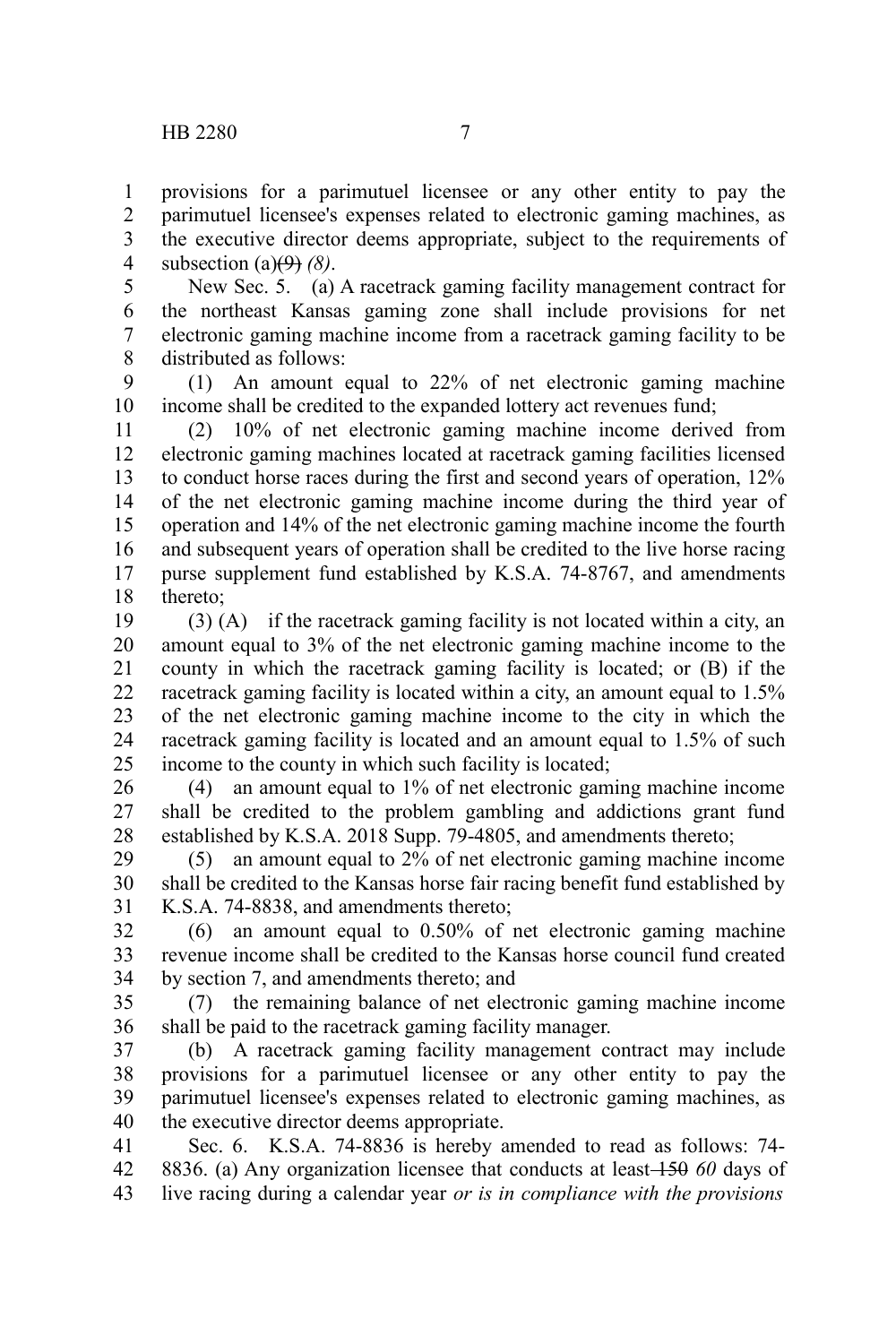*of K.S.A. 74-8746, and amendments thereto,* or a fair association that conducts fewer than 22 days of live racing during a calendar year may apply to the commission for a simulcasting license to display simulcast horse or greyhound races and to conduct intertrack parimutuel wagering thereon. If the organization licensee conducts races at a racetrack facility that is owned by a facility owner licensee, both licensees shall join in the application. A simulcasting license granted to a fair association that conducts fewer than 22 days of live racing shall restrict the fair association's display of simulcast races to a number of days, including days on which it conducts live races, equal to not more than twice the number of days on which it conducts live races. 1 2 3 4 5 6 7 8 9 10 11

(b) (1) A simulcasting license granted to an organization licensee other than a fair association shall authorize the display of simulcast races at the racetrack facility where the live races are conducted so long as the licensee conducts at least eight live races per day and an average of 10 live races per day per week *is in compliance with the provisions of K.S.A. 74- 8746, and amendments thereto*. If a simulcasting licensee conducts live horse races on a day when simulcast races are displayed by the licensee and the licensee conducts fewer than an average of 10 live horse races per day per week, not less than 80% of the races on which wagers are taken by the licensee during such week shall be live races conducted by the licensee unless approved by the recognized horsemen's group or upon a finding by the commission that the organization licensee was unable to do so for reasonable cause. If a simulcast licensee conducts live greyhound races on a day when simulcast races are displayed by the licensee and the licensee schedules fewer than 13 live greyhound races during a performance on such day, not less than 80% of the races on which wagers are taken by the licensee during such performance shall be live races conducted by the licensee. 12 13 14 15 16 17 18 19 20 21 22 23 24 25 26 27 28 29

(2) A simulcasting license granted to a fair association shall authorize the display of simulcast races at the racetrack facility where the races are conducted only if live races are scheduled for two or more days of the same calendar week, except that the licensee may conduct simulcast races in the week immediately before and immediately after a live meeting if the total number of days on which simulcast races are displayed does not exceed the total authorized in subsection (a). In no case shall the live meet or simulcast races allowed under this subsection exceed 10 consecutive weeks. For purposes of this subsection, a calendar week shall be measured from Monday through the following Sunday. 30 31 32 33 34 35 36 37 38 39

(3) Notwithstanding the provisions of subsection (a), (b)(1) or (b)(2), a fair association may apply to the commission for not more than five additional days of simulcasting of special events. In addition, the commission may authorize a fair association to display additional 40 41 42 43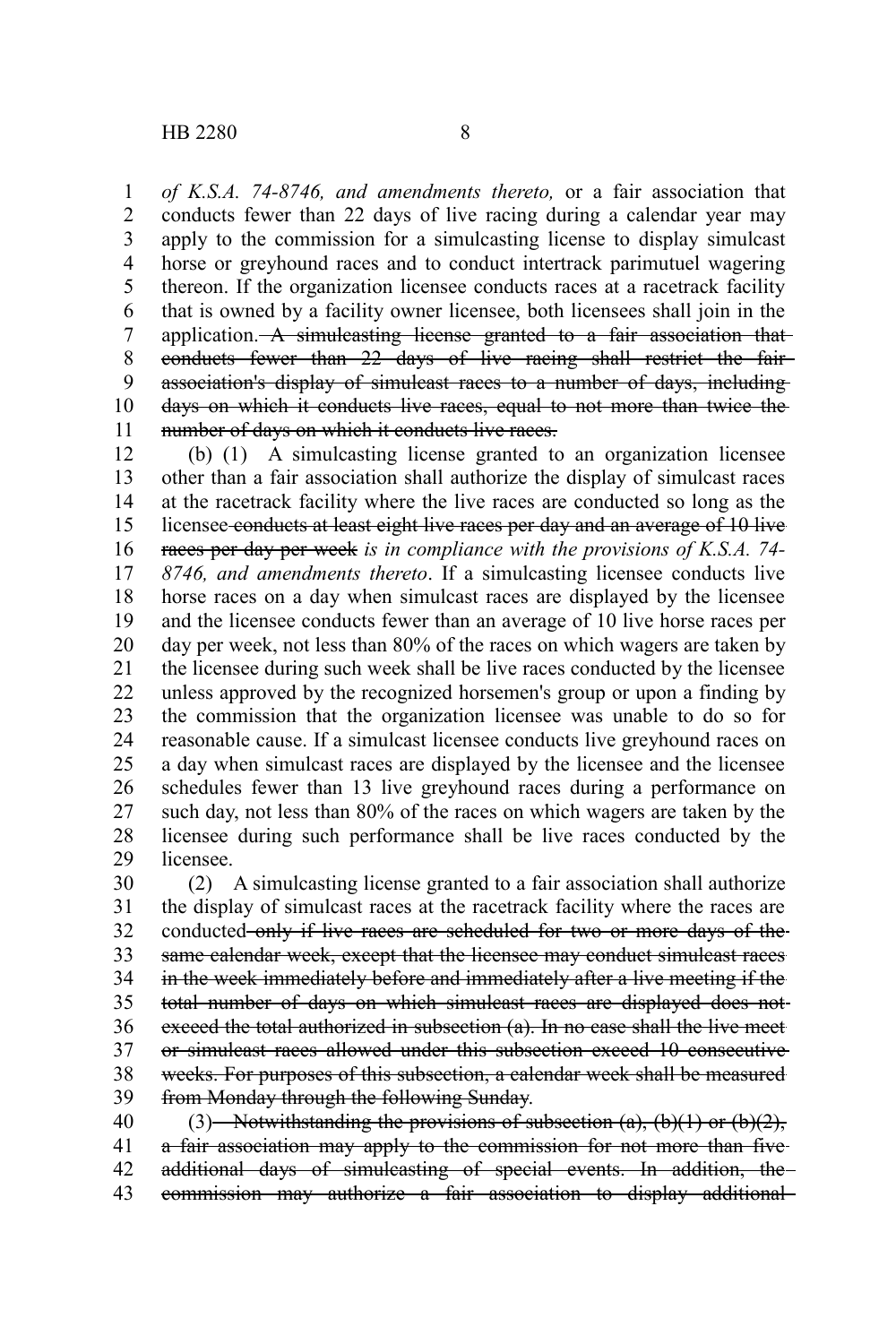simulcast races but, if such fair association is less than 100 miles from an 1

organization licensee that is not a fair association, it also shall secure written consent from that organization licensee. 2 3

 $(4)$  Notwithstanding the provisions of subsection  $(b)(1)$ , if an emergency causes the cancellation of all or any live races scheduled for a day or performance by a simulcasting licensee, the commission or the commission's designee may authorize the licensee to display any simulcast races previously scheduled for such day or performance. 4 5 6 7 8

(5)*(4)* Notwithstanding the provisions of subsection (b)(1), the commission may authorize the licensee to display simulcast special racing events as designated by the commission. 9 10 11

(c) The application for a simulcasting license shall be filed with the commission at a time and place prescribed by rules and regulations of the commission. The application shall be in a form and include such information as the commission prescribes. 12 13 14 15

16

(d) To qualify for a simulcasting license the applicant shall:

(1) Comply with the interstate horse racing act of 1978– $f$ , 15 U.S.C. 3001 et seq.)*,* as in effect December 31, 1991; 17 18

(2) submit with the application a written approval of the proposed simulcasting schedule signed by: (A) The recognized horsemen's group for the track, if the applicant is licensed to conduct only horse races; (B) the recognized greyhound owners' group, if the applicant is licensed to conduct only greyhound races and only greyhound races are to be simulcast; (C) both the recognized greyhound owners' group and a recognized horsemen's group, if the applicant is licensed to conduct only greyhound races and horse races are to be simulcast; (D) the recognized greyhound owners' group, if the applicant is licensed to conduct both greyhound and horse races, only greyhound races are to be simulcast and races are to be simulcast only while the applicant is conducting live greyhound races; (E) the recognized horsemen's group for the track, if the applicant is licensed to conduct both greyhound and horse races, only horse races are to be simulcast and races are to be simulcast only while the applicant is conducting live horse races; or (F) both the recognized greyhound owners' group and the recognized horsemen's group for the track, if the applicant is licensed to conduct both greyhound races and horse races and horse races are to be simulcast while the applicant is conducting live greyhound races or greyhound races are to be simulcast while the applicant is conducting live horse races; and 19 20 21 22 23 24 25 26 27 28 29 30 31 32 33 34 35 36 37 38

(3) submit, in accordance with rules and regulations of the commission and before the simulcasting of a race, a written copy of each contract or agreement which the applicant proposes to enter into with regard to such race, and any proposed modification of any such contract or agreement. 39 40 41 42 43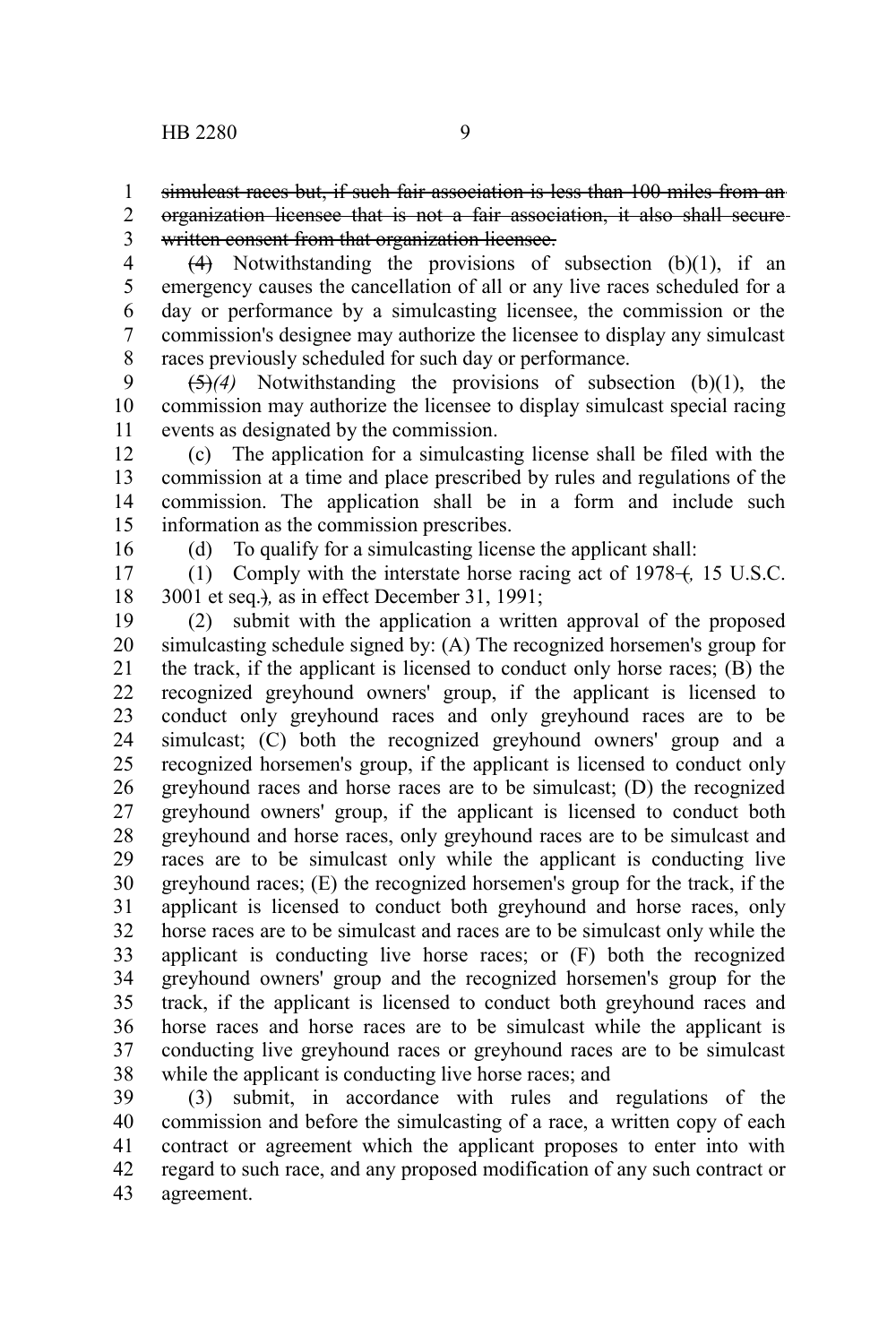1

(e) The term of a simulcasting license shall be one year.

(f) A simulcasting licensee may apply to the commission or its designee for changes in the licensee's approved simulcasting schedule if such changes are approved by the respective recognized greyhound owners' group or recognized horsemen's group needed throughout the term of the license. Application shall be made upon forms furnished by the commission and shall contain such information as the commission prescribes. 2 3 4 5 6 7 8

(g) Except as provided by subsection (j), the takeout for simulcast horse and greyhound races shall be the same as it is for the live horse and greyhound races conducted during the current or next live race meeting at the racetrack facility where the simulcast races are displayed. For simulcast races the tax imposed on amounts wagered shall be as provided by K.S.A. 74-8823, and amendments thereto. Of the balance of the takeout remaining after deduction of taxes, an amount equal to a percentage, to be determined by the commission, of the gross sum wagered on simulcast races shall be used for purses, as follows: 9 10 11 12 13 14 15 16 17

(1) For greyhound races conducted by the licensee, if the simulcast race is a greyhound race and the licensee conducts only live greyhound races; 18 19 20

(2) for horse races conducted by the licensee, if the simulcast race is a horse race and the licensee conducts only live horse races; 21 22

(3) for horse races and greyhound races, as determined by both the recognized horsemen's group and the recognized greyhound owners' group, if the simulcast race is a greyhound race and the licensee does not conduct or is not currently conducting live greyhound races; or 23 24 25 26

(4) for horse races and greyhound races, as determined by both the recognized horsemen's group and the recognized greyhound owners' group, if the simulcast is a horse race and the licensee does not conduct or is not currently conducting live horse races. That portion of simulcast purse money determined to be used for horse purses shall be apportioned by the commission to the various horse race meetings held in any calendar year based upon the number of live horse race dates comprising such horse race meetings in the preceding calendar year. 27 28 29 30 31 32 33 34

(h) Except as provided by subsection (j):

(1) If a simulcasting licensee has a license to conduct live horse races and the *simulcasting* licensee displays a simulcast horse race: (A) All breakage proceeds shall be remitted by the licensee to the commission not later than the 15<sup>th</sup> day of the month following the race from which the breakage is derived and the commission shall remit any such proceeds received to the state treasurer in accordance with the provisions of K.S.A. 75-4215, and amendments thereto. Upon receipt of each such remittance, the state treasurer shall deposit the entire amount in the state treasury to 36 37 38 39 40 41 42 43

<sup>35</sup>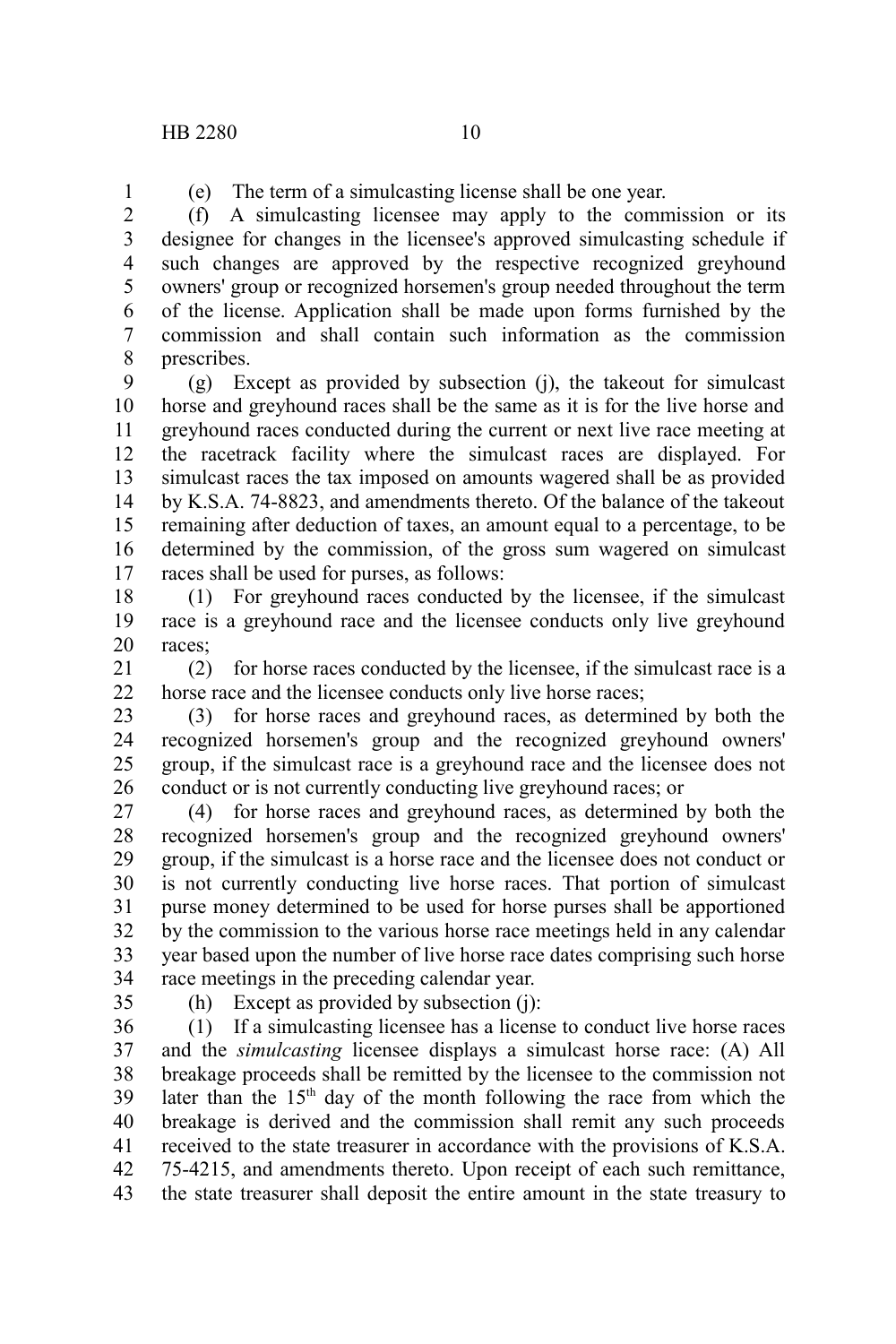the credit of the Kansas horse breeding development fund created by K.S.A. 74-8829, and amendments thereto; and (B) all unclaimed ticket proceeds shall be remitted by the licensee to the commission on the  $61<sup>st</sup>$ day after the end of the calendar year and the commission shall remit any such proceeds received to the state treasurer in accordance with the provisions of K.S.A. 75-4215, and amendments thereto. Upon receipt of each such remittance, the state treasurer shall deposit the entire amount in the state treasury to the credit of the Kansas horse breeding development fund created by K.S.A. 74-8829, and amendments thereto. 1 2 3 4 5 6 7 8 9

(2) If a simulcasting licensee has a license to conduct live greyhound races and the licensee displays a simulcast greyhound race, breakage and unclaimed winning ticket proceeds shall be distributed in the manner provided by K.S.A. 74-8821 and 74-8822, and amendments thereto, for breakage and unclaimed winning ticket proceeds from live greyhound races. 10 11 12 13 14 15

(3) If a simulcasting licensee has a license to conduct live racing of only horses and the *simulcasting* licensee displays a simulcast greyhound race, unclaimed winning ticket proceeds shall be distributed in the manner provided by K.S.A. 74-8822, and amendments thereto, for unclaimed winning ticket proceeds from live greyhound races. Breakage for such races shall be distributed for use to benefit greyhound racing as determined by the commission. 16 17 18 19 20 21 22

(4) If a simulcasting licensee has a license to conduct live racing of only greyhounds and the *simulcasting* licensee displays a simulcast horse race: (A) All breakage proceeds shall be remitted by the licensee to the commission not later than the  $15<sup>th</sup>$  day of the month following the race from which the breakage is derived and the commission shall remit any such proceeds received to the state treasurer in accordance with the provisions of K.S.A. 75-4215, and amendments thereto. Upon receipt of each such remittance, the state treasurer shall deposit the entire amount in the state treasury to the credit of the Kansas horse breeding development fund created by K.S.A. 74-8829, and amendments thereto; and (B) all unclaimed ticket proceeds shall be remitted by the licensee to the commission on the  $61<sup>st</sup>$  day after the end of the calendar year and the commission shall remit any such proceeds received to the state treasurer in accordance with the provisions of K.S.A. 75-4215, and amendments thereto. Upon receipt of each such remittance, the state treasurer shall deposit the entire amount in the state treasury to the credit of the Kansas horse breeding development fund created by K.S.A. 74-8829, and amendments thereto. 23 24 25 26 27 28 29 30 31 32 33 34 35 36 37 38 39 40

(i) The commission may approve a request by two or more simulcasting licensees to combine wagering pools within the state of Kansas pursuant to rules and regulations adopted by the commission. 41 42 43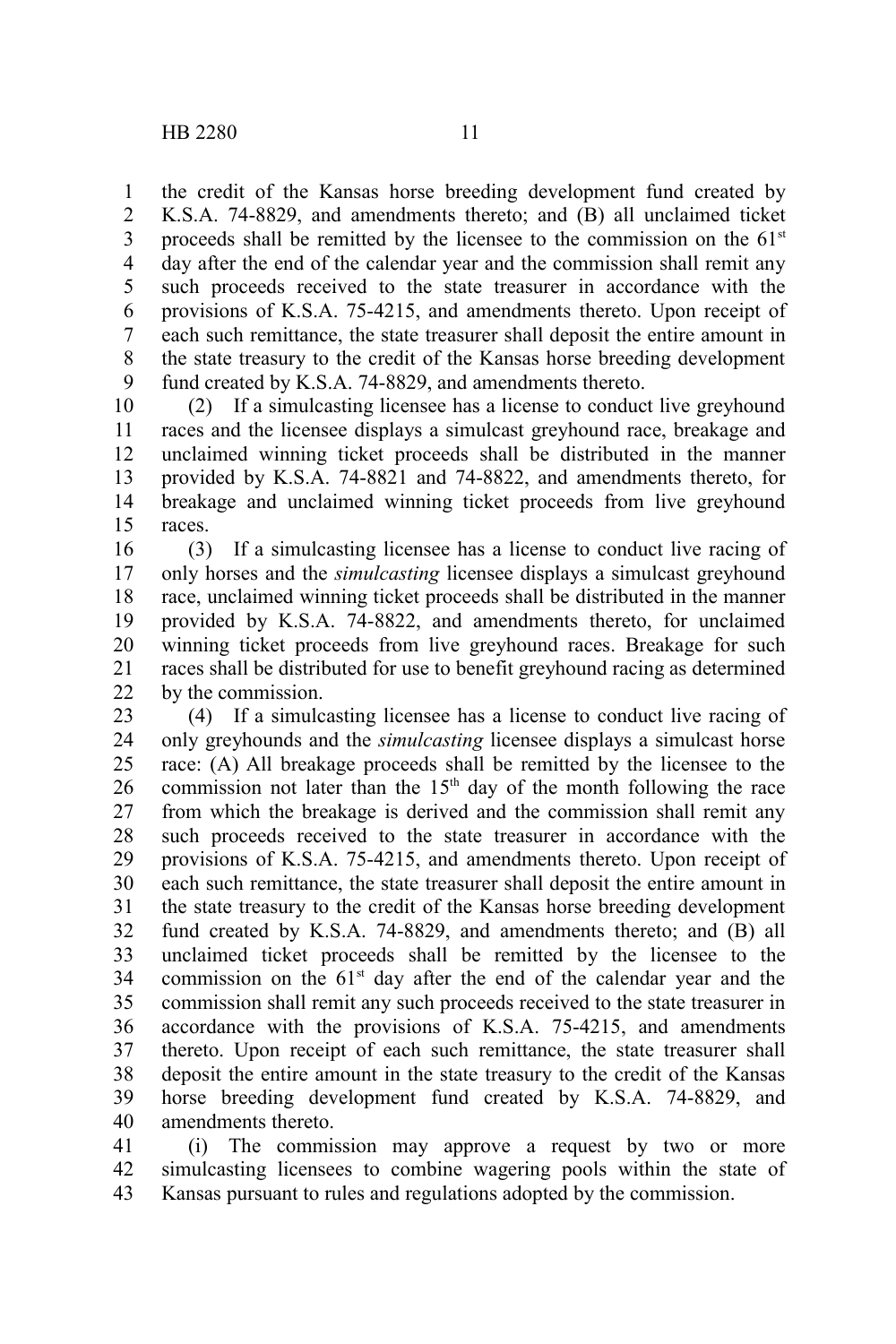(j) (1) The commission may authorize any simulcasting licensee to participate in an interstate combined wagering pool with one or more other racing jurisdictions. 1 2 3

(2) If a licensee participates in an interstate pool, the licensee may adopt the takeout of the host jurisdiction or facility. The amount and manner of paying purses from the takeout in an interstate pool shall be as provided by subsection (g). 4 5 6 7

(3) The tax imposed on amounts wagered in an interstate pool shall be as provided by K.S.A. 74-8823, and amendments thereto. Parimutuel taxes may not be imposed on any amounts wagered in an interstate combined wagering pool other than amounts wagered within this jurisdiction. 8 9 10 11 12

(4) Breakage for interstate combined wagering pools shall be calculated in accordance with the statutes and rules and regulations of the host jurisdiction and shall be allocated among the participating jurisdictions in a manner agreed to among the jurisdictions. Breakage allocated to this jurisdiction shall be distributed as provided by subsection (h). 13 14 15 16 17 18

(5) Upon approval of the respective recognized greyhound owners' group or recognized horsemen's group, the commission may permit an organization licensee to simulcast to other racetrack facilities or off-track wagering or intertrack wagering facilities in other jurisdictions one or more races conducted by such licensee, use one or more races conducted by such licensee for an intrastate combined wagering pool or use one or more races conducted by such licensee for an interstate combined wagering pool at off-track wagering or intertrack wagering locations outside the commission's jurisdiction and may allow parimutuel pools in other jurisdictions to be combined with parimutuel pools in the commission's jurisdiction for the purpose of establishing an interstate combined wagering pool. 19 20 21 22 23 24 25 26 27 28 29 30

(6) The participation by a simulcasting licensee in a combined interstate wagering pool does not cause that licensee to be considered to be doing business in any jurisdiction other than the jurisdiction in which the licensee is physically located. 31 32 33 34

(k) If the organization licensee, facility owner licensee if any and the recognized horsemen's group or recognized greyhound owners' group are unable to agree concerning a simulcasting application, the matter may be submitted to the commission for determination at the written request of any party in accordance with rules and regulations of the commission. 35 36 37 38 39

(l) This section shall be part of and supplemental to the Kansas parimutuel racing act. 40 41

New Sec. 7. There is hereby established in the state treasury the Kansas horse council fund which shall be administered by the Kansas 42 43